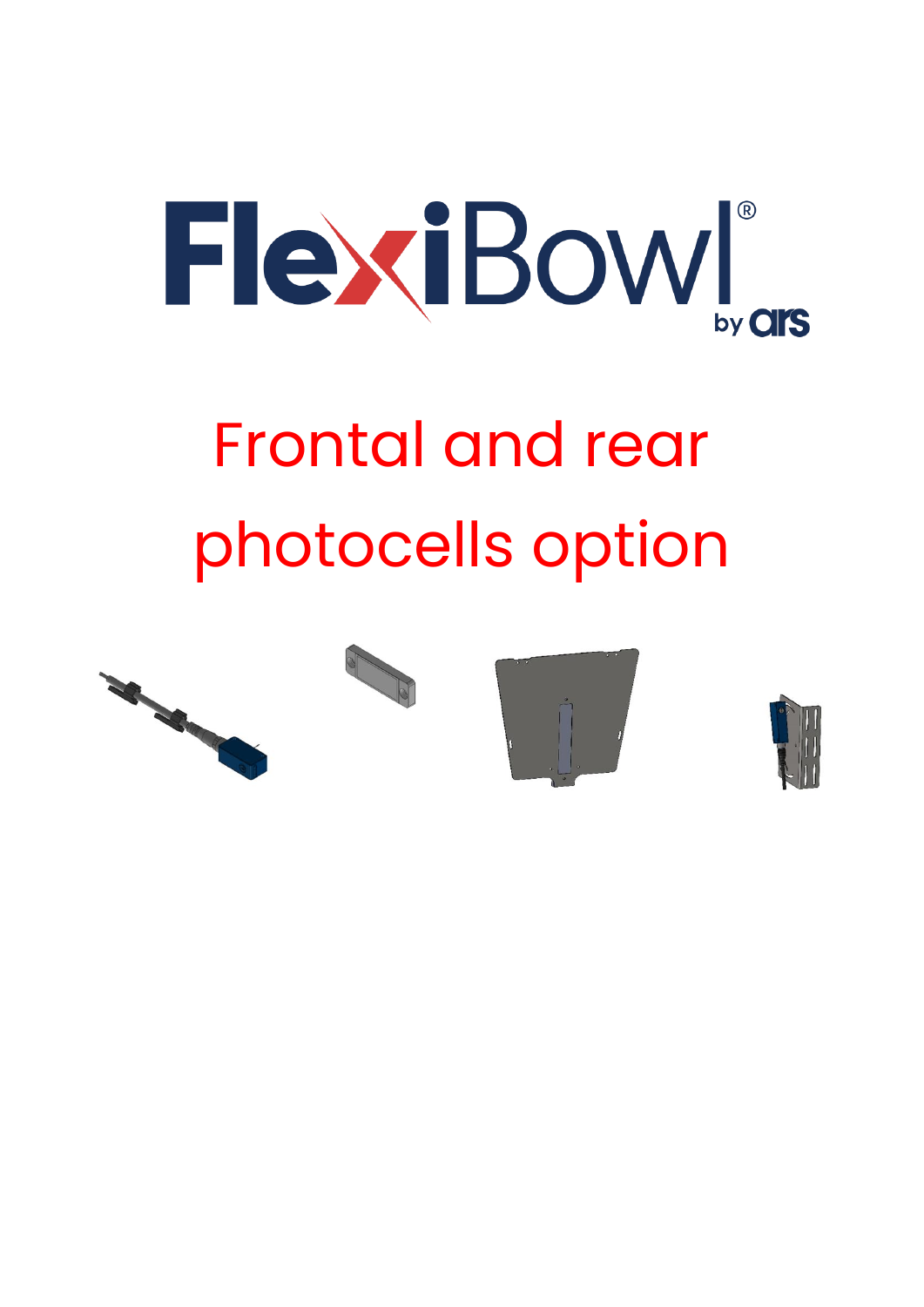# **Table of contents**

| $\mathbf{2}$ |              |  |
|--------------|--------------|--|
|              | Installation |  |
|              |              |  |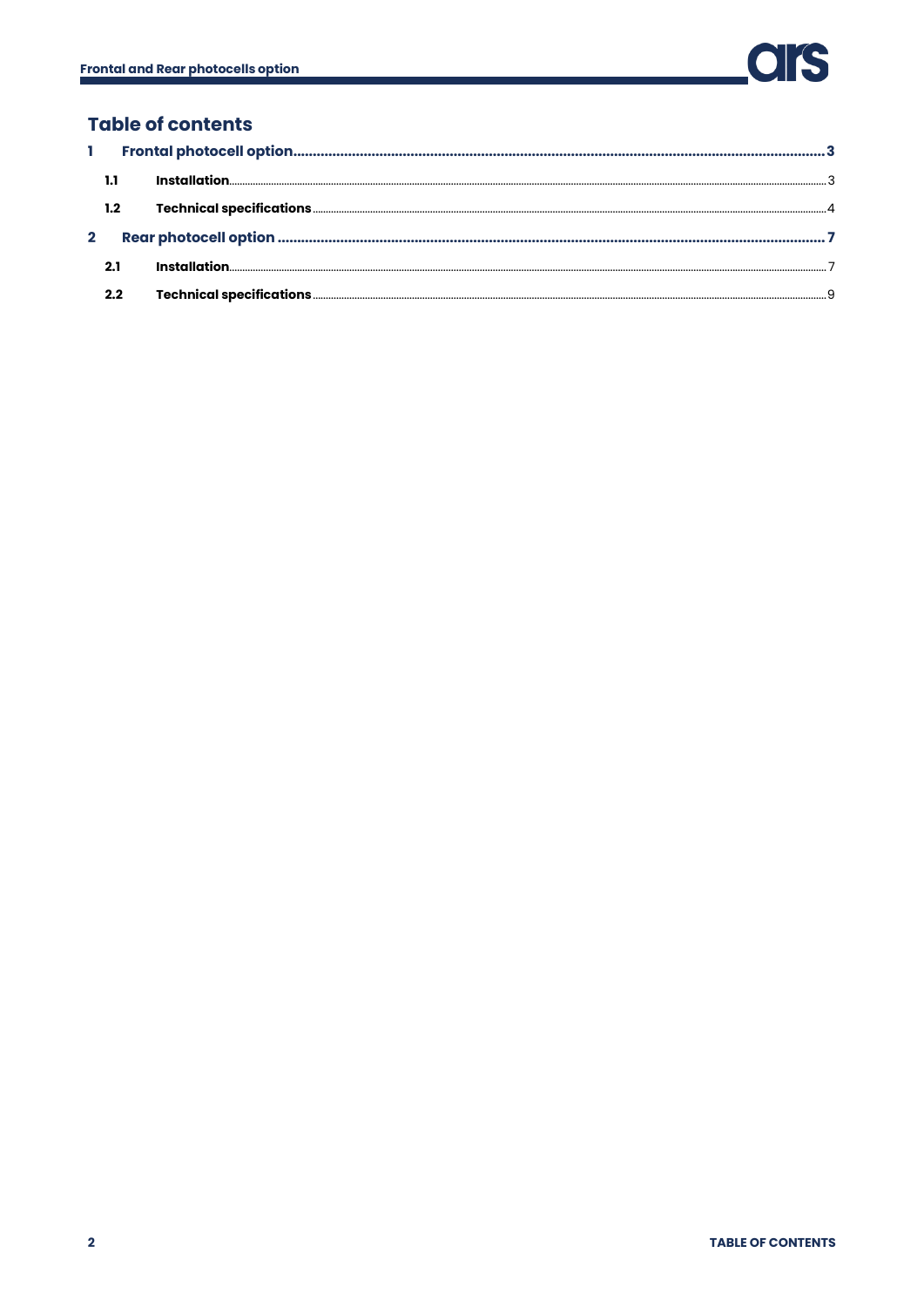# <span id="page-2-0"></span>**1 Frontal photocell option**

ĺ

Its function is to check the presence of components in the front area of the vibrating tank during the feeding process. Control is provided by a photocell and a reflector at the front of the hopper. The photocell is supplied with a 4-pole cable 5M long.



# <span id="page-2-1"></span>**1.1 Installation**

The light barrier system must be installed in the outlet of the vibrating tank in correspondence with the two processes present.



**NOTE**: The fixing of the photocell and reflector on the structure is not the responsibility of Ars Automation, it will be the responsibility of the customer to design a fixing system compatible with the operation of the system and with the features of the components shown in the datasheets.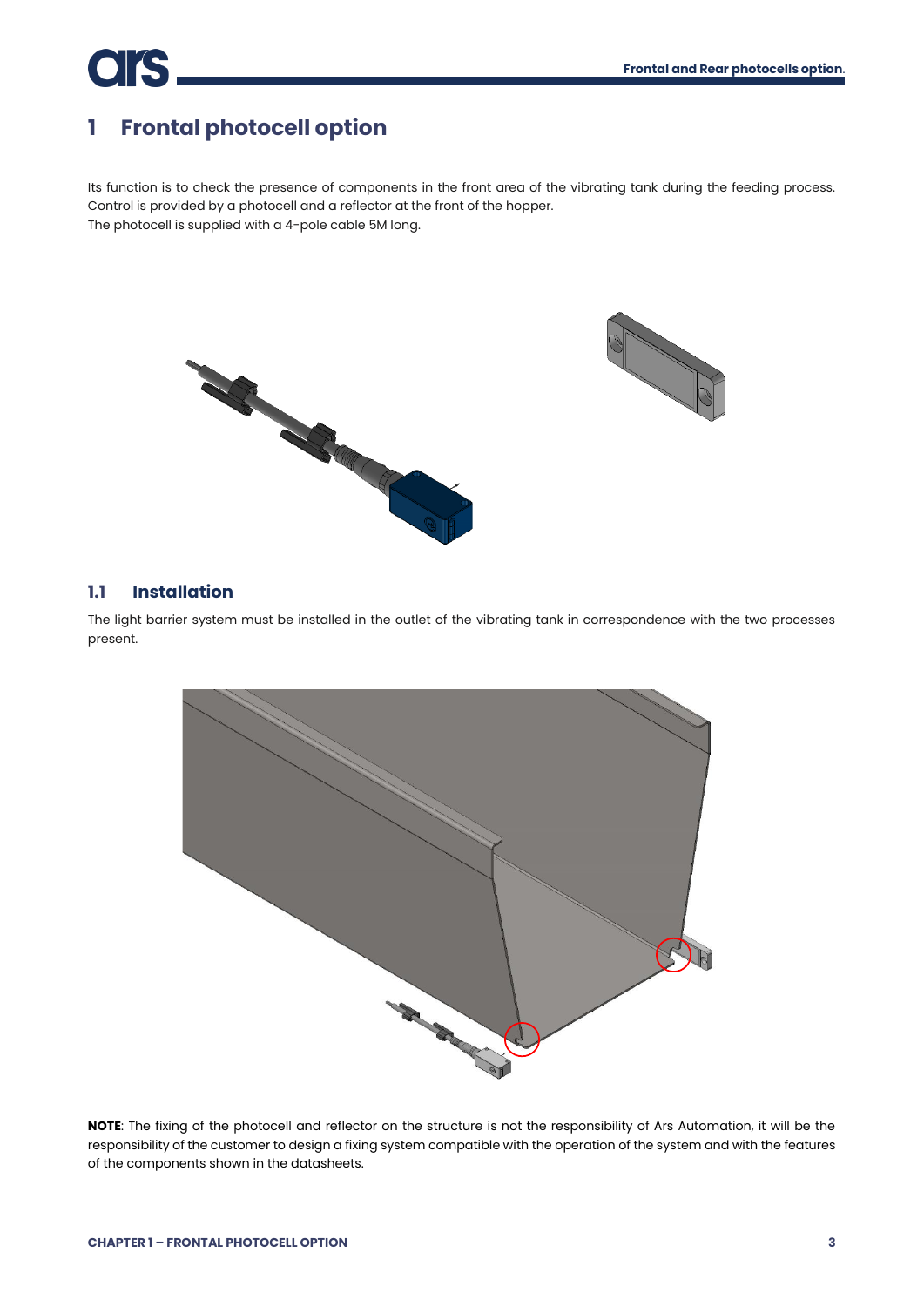×.

# <span id="page-3-0"></span>**1.2 Technical specifications**

With regards to the features of the photocell and reflector, please refer to the manufacturer's datasheets below



- Condition monitoring
- $\bullet$  IO-Link 1.1
- . No blind spot from single-lens optics
- Special for glass, PET and films

|                                       | PNG /Smart            |
|---------------------------------------|-----------------------|
| <b>Technical Data</b>                 |                       |
| <b>Optical Data</b>                   |                       |
| Range                                 | 1500 mm               |
| Reference Reflector/Reflector Foil    | RQ100BA               |
| Clear Glass Recognition               | yes                   |
| Smallest Recognizable Part            | see Table 2           |
| <b>Switching Hysteresis</b>           | $-5%$                 |
| <b>Light Source</b>                   | <b>Red Light</b>      |
| <b>Polarization Filter</b>            | yes                   |
| Service Life (T = +25 °C)             | 100000 h              |
| Max. Ambient Light                    | 10000 Lux             |
| <b>Light Spot Diameter</b>            | see Table 1           |
| Single-Lens Optic                     | yes                   |
| <b>Electrical Data</b>                |                       |
| Supply Voltage                        | 1030 V DC             |
| Supply Voltage with IO-Link           | 1830 V DC             |
| Current Consumption (Ub = 24 V)       | < 20 mA               |
| <b>Switching Frequency</b>            | 2000 Hz               |
| Switching frequency (speed mode)      | 3500 Hz               |
| Response Time                         | $0.25$ ms             |
| Response time (speed mode)            | $0.14$ ms             |
| <b>Temperature Drift</b>              | $-5%$                 |
| <b>Temperature Range</b>              | $-4060 °C$            |
| Switching Output Voltage Drop         | 2V                    |
| Switching Output/Switching Current    | 100 mA                |
| Residual Current Switching Output     | $< 50 \mu$ A          |
| Short Circuit and Overload Protection | yes                   |
| <b>Reverse Polarity Protection</b>    | yes                   |
| Lockable                              | yes                   |
| Interface                             | IO-Link V1.1          |
| <b>Protection Class</b>               | Ш                     |
| <b>Mechanical Data</b>                |                       |
| <b>Setting Method</b>                 | Potentiometer         |
| <b>Housing Material</b>               | Plastic               |
| Degree of Protection                  | <b>IP67/IP68</b>      |
| Connection                            | $M8 \times 1$ ; 4-pin |
| Optic Cover                           | <b>PMMA</b>           |
| Safety-relevant Data                  |                       |
| MTTFd (EN ISO 13849-1)                | 2414 a                |
| <b>IO-Link</b>                        |                       |
| <b>PNP NO/NC antivalent</b>           |                       |
|                                       |                       |
| Connection Diagram No.                | 215                   |
| Control Panel No.                     | <b>1K1</b>            |
| Suitable Connection Equipment No.     | 400                   |
| Suitable Mounting Technology No.      |                       |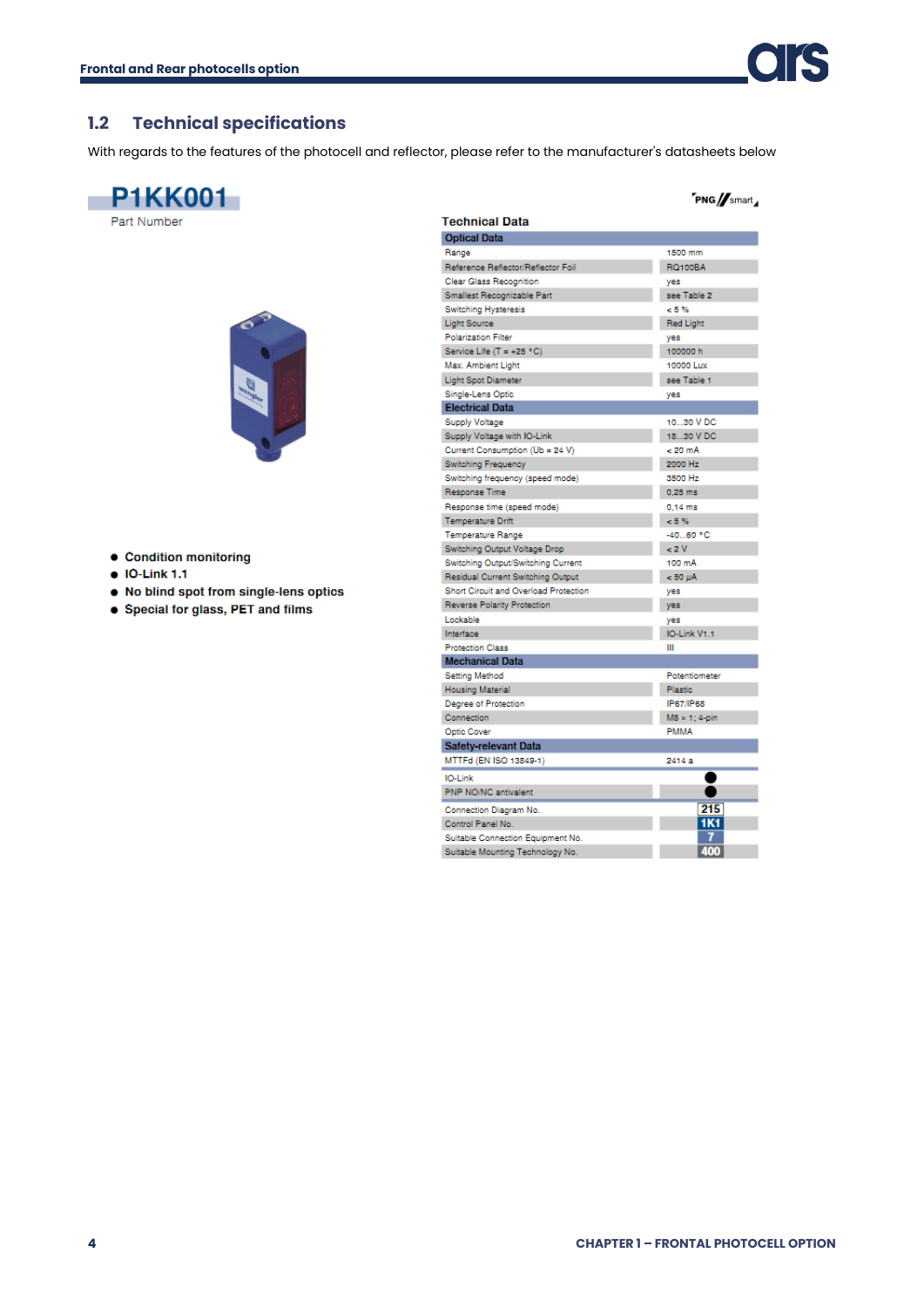# **ars**



I.



05 - Switching Distance Adjuster 09 - Switching Blassick Adjuster<br>30 - Switching Status/Contamination Warning<br>68 - Supply Voltage Indicator



| legend.    |                                                   |      | PT         | Platinum measuring resistor    |                  | ENMAN Encoder A/A (TTL)              |
|------------|---------------------------------------------------|------|------------|--------------------------------|------------------|--------------------------------------|
| ÷          | Supply Voltage +                                  |      | nc.        | not connected                  | <b>ENsure</b>    | Encoder B/B (TTL)                    |
| -          | Supply Voltage 0 V                                |      |            | Test Input                     | ENA              | Encoder A                            |
| ٠          | Supply Voltage (AC Voltage)                       |      | ū          | Test Input inverted            | ENa              | <b>Encoder B</b>                     |
| A,         | Switching Output                                  | (NO) | W          | <b>Trigger Input</b>           | Ами              | Digital output MIN                   |
| Ā,         | <b>Switching Output</b>                           | (NC) | $W -$      | Ground for the Trigger Input   | Амю              | Digital output MAX                   |
| v          | Contamination/Error Output                        | (NO) | o          | Analog Output                  | Apr.             | Digital output OK                    |
| o          | Contamination/Error Output                        | (NC) | $0 -$      | Ground for the Analog Output   | SY <sub>In</sub> | Synchronization In                   |
|            | Input (analog or digital)                         |      | RZ         | <b>Block Discharge</b>         | SY DUT           | Synchronization OUT                  |
|            | Teach Input                                       |      | AMV        | <b>Valve Output</b>            | Out              | Brightness output                    |
|            | Time Delay (activation)                           |      |            | Valve Control Output +         | м                | Maintenance                          |
| s.         | Shielding                                         |      | n          | Valve Control Output 0 V       | 759              | reserved                             |
| RxD        | Interface Receive Path                            |      | 8Y         | Synchronization                |                  | Wire Colors according to DIN IEC 757 |
| <b>TxD</b> | Interface Send Path                               |      | $SY-$      | Ground for the Synchronization | <b>BK</b>        | <b>Black</b>                         |
| RDY        | Ready                                             |      | E+         | Receiver.Line                  | BN               | <b>Brown</b>                         |
| <b>GND</b> | Ground                                            |      | $8+$       | Emitter-Line                   | <b>RD</b>        | Red                                  |
| α          | Clock                                             |      |            | Grounding                      | O <sub>G</sub>   | Orange                               |
| EIA.       | Output/Input programmable                         |      | SvR        | Switching Distance Reduction   | YE               | Yellow                               |
| $\bullet$  | IO-Link                                           |      |            | Rx+/- Ethernet Receive Path    | GM               | Green                                |
| PoE        | Power over Ethernet                               |      |            | Tx+/- Ethernet Send Path       | BU               | Blue                                 |
| IN.        | Safety Input                                      |      | Bи         | Interfaces-Bus A(+)/B(-)       | VT               | Violet                               |
| OSSD-      | Safety Output                                     |      | La         | Emitted Light disengageable    | GV.              | Grey                                 |
|            | Signal Signal Output                              |      | Mag        | Magnet activation              | <b>WH</b>        | White                                |
|            | BLD+/- Ethernet Gigabit bidirect, data line (A-D) |      | <b>RES</b> | Input confirmation             | PK.              | Pink                                 |
|            | News Encoder 0-pulse 0-0 (TTL)                    |      | EDM        | Contactor Monitoring           | <b>GNYE</b>      | Green/Yellow                         |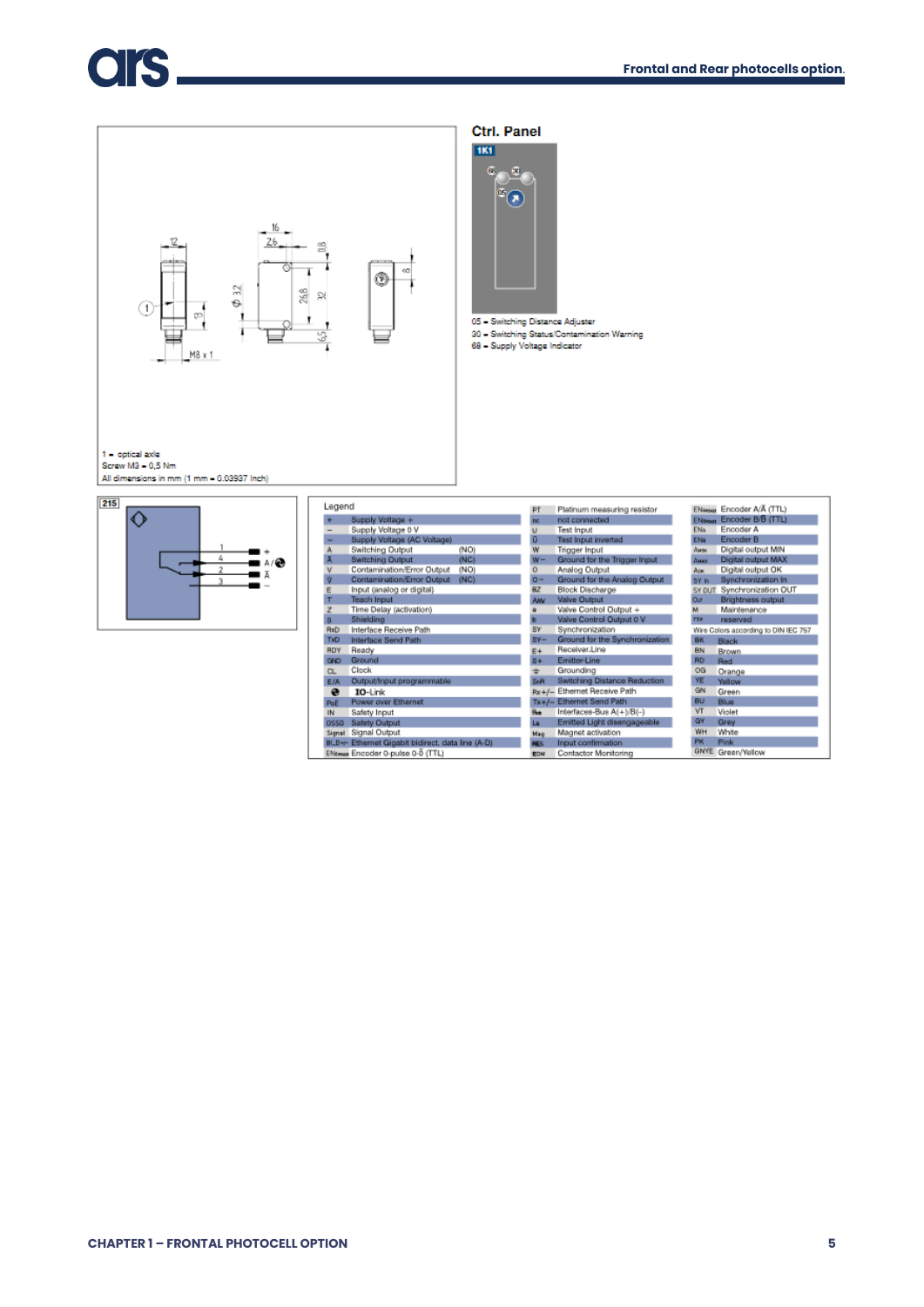

×



### **Technical Data**

| <b>Mechanical Data</b>                 |                             |  |  |  |  |  |
|----------------------------------------|-----------------------------|--|--|--|--|--|
| Structure                              | <b>Continuous Structure</b> |  |  |  |  |  |
| <b>Mounting Type</b>                   | <b>Fixing Holes</b>         |  |  |  |  |  |
| Orientation with respect to the sensor | horizontal; vertical        |  |  |  |  |  |
| Material                               | Plastic                     |  |  |  |  |  |
| <b>Temperature Range</b>               | $-40.65 °C$                 |  |  |  |  |  |
| Packaging unit                         | 1 Piece                     |  |  |  |  |  |

• With fixing holes

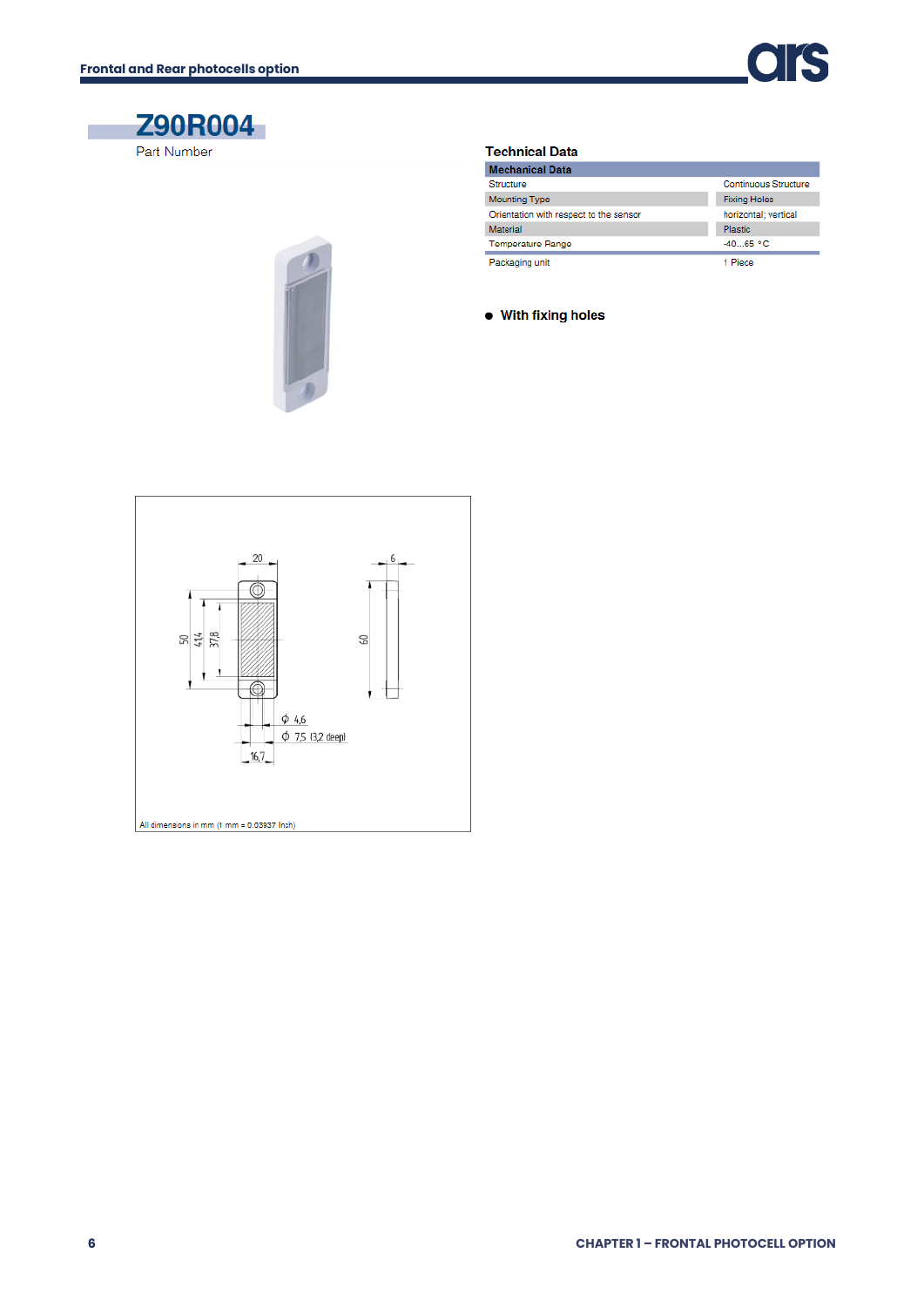# <span id="page-6-0"></span>**2 Rear photocell option**

ĺ

Its function is to monitor the level of the parts inside the tank. Control of the quantity of parts on the vibrator is ensured by a photocell pointing to the rear of the hopper and a reflector mounted in the rear door. The photocell is supplied with a 4 pole cable 5M long.

The signal from the photocell can be used for various purposes including, requesting recharging of components on it by an operator or an upstream system (e.g. a motorised hopper).





# <span id="page-6-1"></span>**2.1 Installation**

Proceed as follows for installation:

- Remove the 4 screws securing the rear tank door to the hinges.
- Replace the door supplied with the hopper with the one with a reflector already installed.
- Tighten the 4 screws again, checking that the hopper door closes properly.

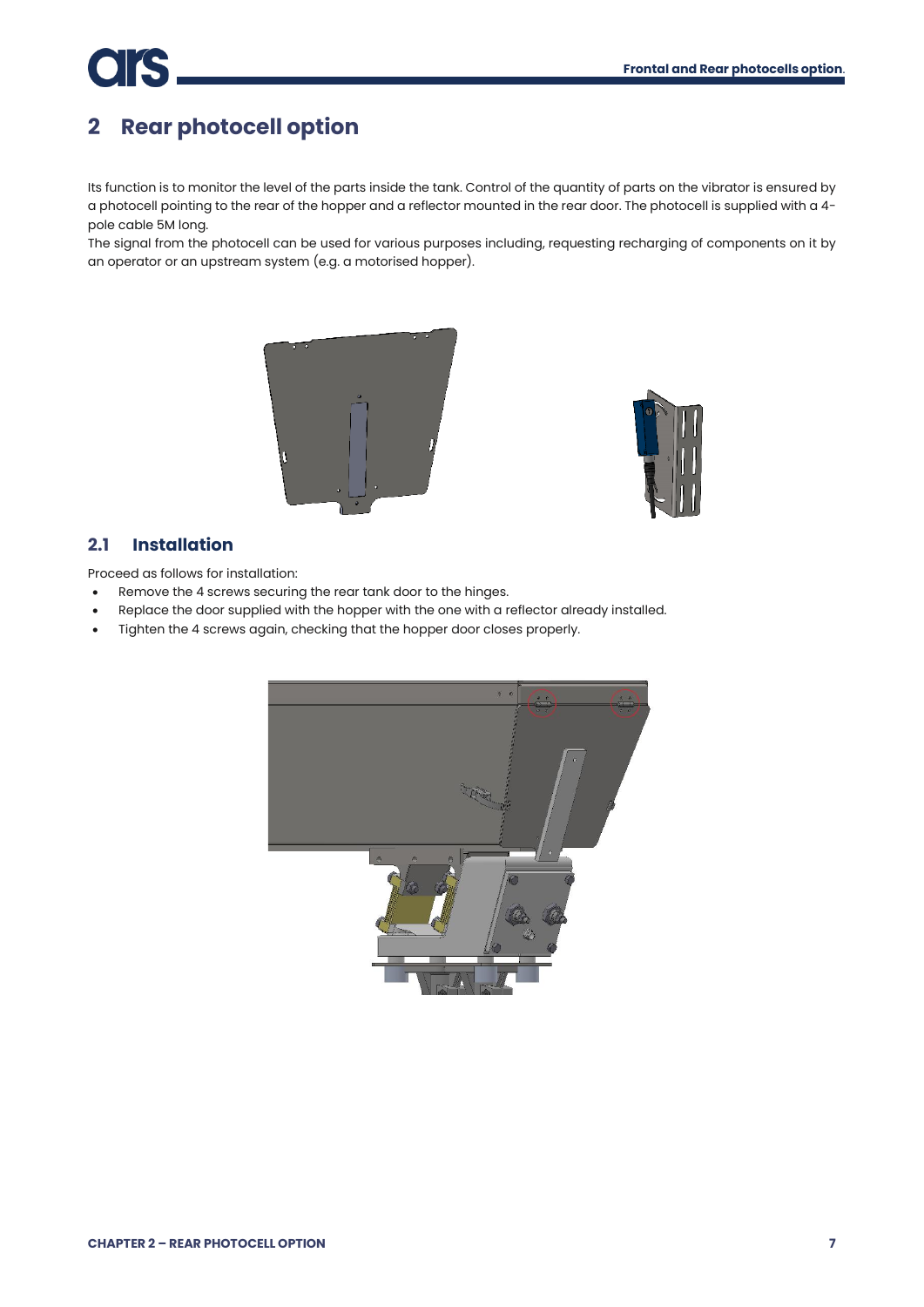• Install the photocell at the front of the hopper, above the outlet. The photocell mounting bracket is fitted with slots for adjusting its inclination.



**Note**: Ars Automation is not responsible for fixing the reflector to the structure. It is the customer's responsibility to design a fixing system that is compatible with the operation of the system and the characteristics of the reflector as given in the datasheet.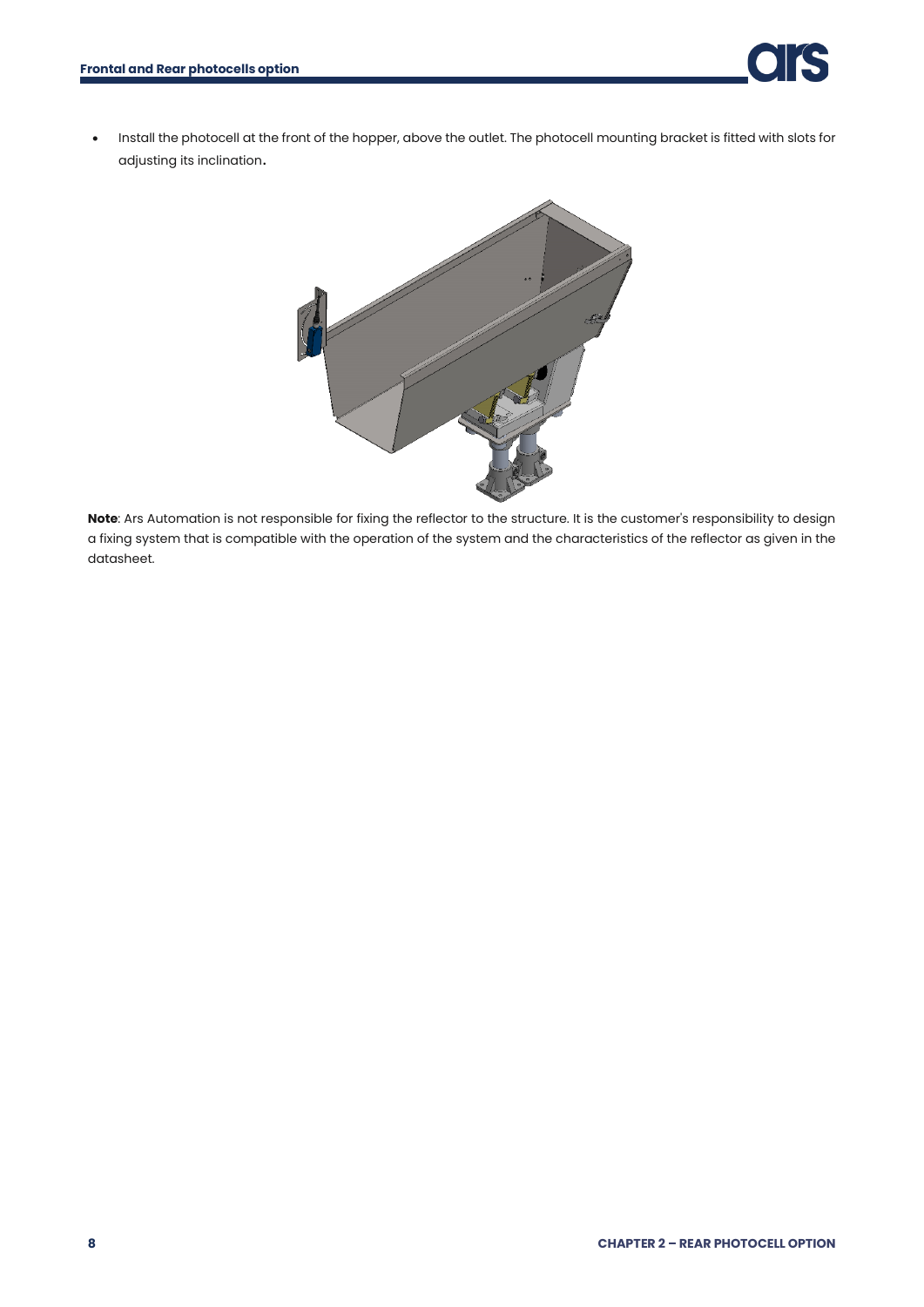FING /Smart

# <span id="page-8-0"></span>**2.2 Technical specifications**

With regards to the features of the photocell and reflector, please refer to the manufacturer's datasheets below





- Also suitable for glossy and reflective objects
- Condition monitoring
- High switching frequency
- $\bullet$  IO-Link 1.1
- . No blind spot from single-lens optics

| <b>Technical Data</b>              |                        |
|------------------------------------|------------------------|
| <b>Optical Data</b>                |                        |
| Range                              | 7000 mm                |
| Reference Reflector/Reflector Foil | <b>RO100BA</b>         |
| Min. Distance to Reflector         | 0 <sub>mm</sub>        |
| Smallest Recognizable Part         | see Table 2            |
| <b>Switching Hysteresis</b>        | < 15%                  |
| <b>Light Source</b>                | <b>Red Light</b>       |
| <b>Polarization Filter</b>         | <b>Ves</b>             |
| Service Life (T = +25 °C)          | 100000 h               |
| Max. Ambient Light                 | 10000 Lux              |
| <b>Light Spot Diameter</b>         | see Table 1            |
| Single-Lens Optic                  | yes                    |
| <b>Electrical Data</b>             |                        |
| <b>Supply Voltage</b>              | 1030 V DC              |
| Supply Voltage with IO-Link        | 1830 V DC              |
| Current Consumption (Ub - 24 V)    | $< 20$ mA              |
| <b>Switching Frequency</b>         | 2000 Hz                |
| Switching frequency (speed mode)   | 3500 Hz                |
| Response Time                      | $0.25$ ms              |
| Response time (speed mode)         | $0.14$ ms              |
| <b>Temperature Drift</b>           | $< 10 \%$              |
| <b>Temperature Range</b>           | $-4060 °C$             |
| Switching Output Voltage Drop      | < 2V                   |
| Switching Output/Switching Current | 100 mA                 |
| Residual Current Switching Output  | $< 50 \mu A$           |
| <b>Short Circuit Protection</b>    | yes                    |
| <b>Reverse Polarity Protection</b> | yes                    |
| Overload Protection                | ves                    |
| Interface                          | IO-Link V1.1           |
| <b>Protection Class</b>            | Ш                      |
| <b>Mechanical Data</b>             |                        |
| <b>Setting Method</b>              | Potentiometer          |
| <b>Housing Material</b>            | <b>Plastic</b>         |
| Degree of Protection               | IP67/IP68              |
| Connection                         | $M12 \times 1$ ; 4-pin |
| <b>Optic Cover</b>                 | <b>PMMA</b>            |
| <b>Safety-relevant Data</b>        |                        |
| MTTFd (EN ISO 13849-1)             | 2690,44 a              |
| <b>IO-Link</b>                     |                        |
| PNP NO/NC antivalent               |                        |
| Connection Diagram No.             | 215                    |
| Control Panel No.                  | A <sub>28</sub>        |
| Suitable Connection Equipment No.  | 2                      |
| Suitable Mounting Technology No.   | 350                    |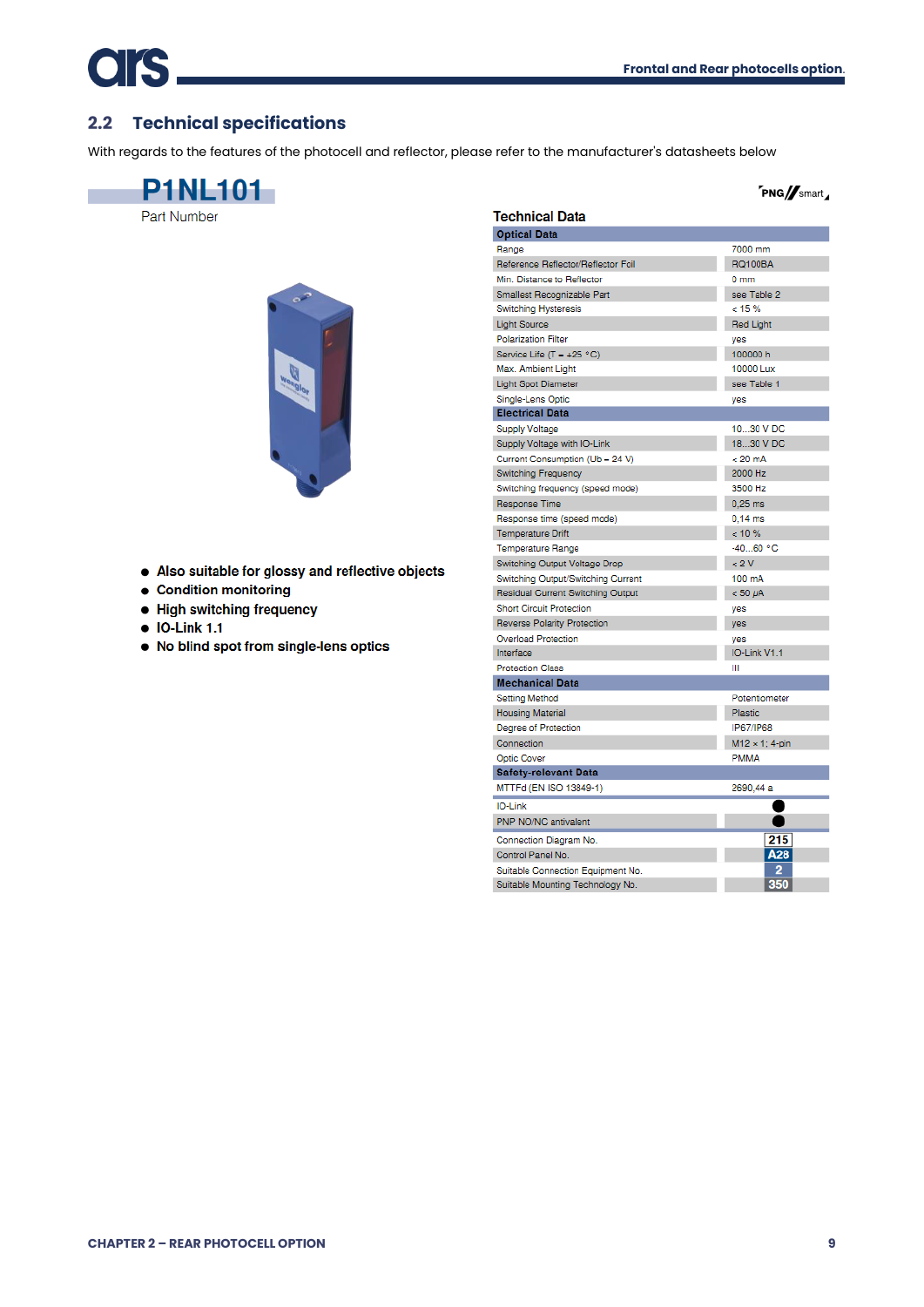5









| Legend      |                                                    |      | PT         | Platinum measuring resistor    |                       | ENAssas Encoder A/A (TTL)            |
|-------------|----------------------------------------------------|------|------------|--------------------------------|-----------------------|--------------------------------------|
|             | Supply Voltage +                                   |      | nc.        | not connected                  |                       | ENISSUE Encoder B/B (TTL)            |
|             | Supply Voltage 0 V                                 |      |            | <b>Test Input</b>              | <b>ENA</b>            | Encoder A                            |
|             | Supply Voltage (AC Voltage)                        |      | π          | Test Input inverted            | <b>EN<sub>B</sub></b> | Encoder B                            |
| Α           | Switching Output                                   | (NO) | w          | Trigger Input                  | Auru                  | Digital output MIN                   |
| Ā           | Switching Output                                   | (NC) | $W -$      | Ground for the Trigger Input   | Auzx                  | Digital output MAX                   |
| ٧           | Contamination/Error Output                         | (NO) | Ō          | Analog Output                  | Ape                   | Digital output OK                    |
| v           | Contamination/Error Output                         | (NC) | $\Omega -$ | Ground for the Analog Output   | SY <sub>h</sub>       | Synchronization In                   |
|             | Input (analog or digital)                          |      | <b>BZ</b>  | Block Discharge                |                       | SY GUT Synchronization OUT           |
|             | <b>Teach Input</b>                                 |      | AMV        | Valve Output                   | <b>Out</b>            | <b>Brightness output</b>             |
|             | Time Delay (activation)                            |      |            | Valve Control Output +         | M                     | Maintenance                          |
| s           | Shielding                                          |      | ь          | Valve Control Output 0 V       | rsy                   | reserved                             |
| RxD         | Interface Receive Path                             |      | <b>SY</b>  | Synchronization                |                       | Wire Colors according to DIN IEC 757 |
| <b>TxD</b>  | Interface Send Path                                |      | $SY -$     | Ground for the Synchronization | BK                    | Black                                |
| <b>RDY</b>  | Ready                                              |      | $E+$       | Receiver-Line                  | BN                    | Brown                                |
| <b>GND</b>  | Ground                                             |      | $8+$       | <b>Emitter-Line</b>            | <b>RD</b>             | Red                                  |
| CL.         | Clock                                              |      |            | Grounding                      | OG                    | Orange                               |
| E/A         | Output/Input programmable                          |      | SnR        | Switching Distance Reduction   | YE                    | Yellow                               |
| $\bullet$   | IO-Link                                            |      |            | Rx+/- Ethernet Receive Path    | GN                    | Green                                |
| <b>PoE</b>  | Power over Ethernet                                |      |            | Tx+/- Ethernet Send Path       | BU                    | Blue                                 |
| IN          | Safety Input                                       |      | Bus        | Interfaces-Bus A(+)/B(-)       | VT                    | Violet                               |
| <b>OSSD</b> | Safety Output                                      |      | La         | Emitted Light disengageable    | GY                    | Grey                                 |
| Signal      | Signal Output                                      |      | Mag        | Magnet activation              | WH                    | White                                |
|             | BI_D+/- Ethernet Gigabit bidirect. data line (A-D) |      | <b>RES</b> | Input confirmation             | <b>PK</b>             | <b>Pink</b>                          |
|             | ENessa Encoder 0-pulse 0-0 (TTL)                   |      | EDM        | Contactor Monitoring           | <b>GNYE</b>           | Green/Yellow                         |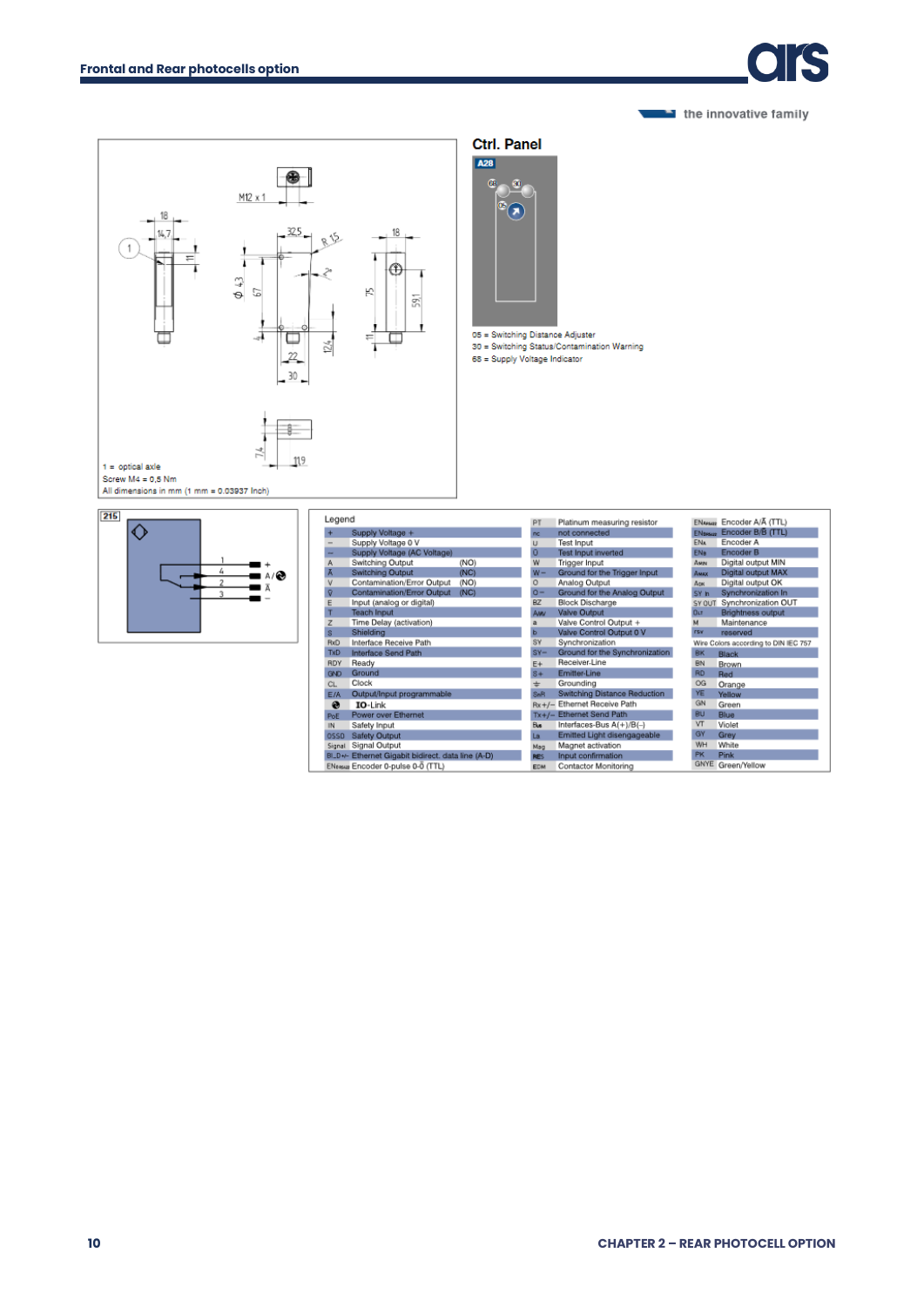# **Reflector for hopper 5/10/20lt**



Part Number

**CIS** 





#### **Technical Data**

| <b>Mechanical Data</b>   |                     |
|--------------------------|---------------------|
| Structure                | Macro Structure     |
| <b>Mounting Type</b>     | <b>Fixing Holes</b> |
| Material                 | Plastic             |
| Degree of Protection     | <b>IP67</b>         |
| <b>Temperature Range</b> | $-20.60 °C$         |
| Packaging unit           | 1 Piece             |

• With fixing holes

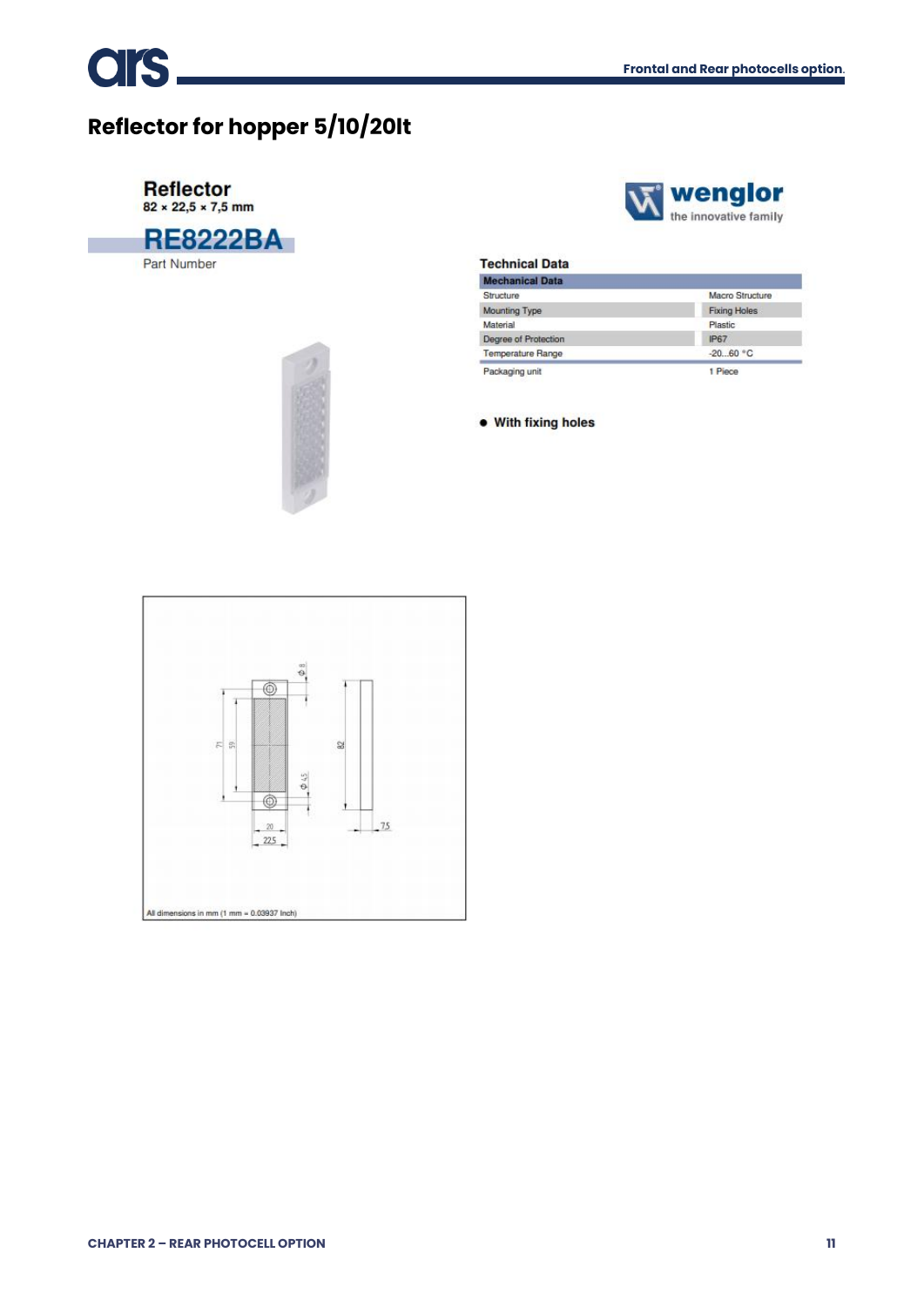# **Reflector for hopper 40It**





#### **Technical Data**

| <b>Mechanical Data</b>   |                     |
|--------------------------|---------------------|
| Structure                | Macro Structure     |
| <b>Mounting Type</b>     | <b>Fixing Holes</b> |
| Material                 | Plastic             |
| Degree of Protection     | <b>IP67</b>         |
| <b>Temperature Range</b> | $-2060 °C$          |
| Packaging unit           | 1 Piece             |

#### • With fixing holes